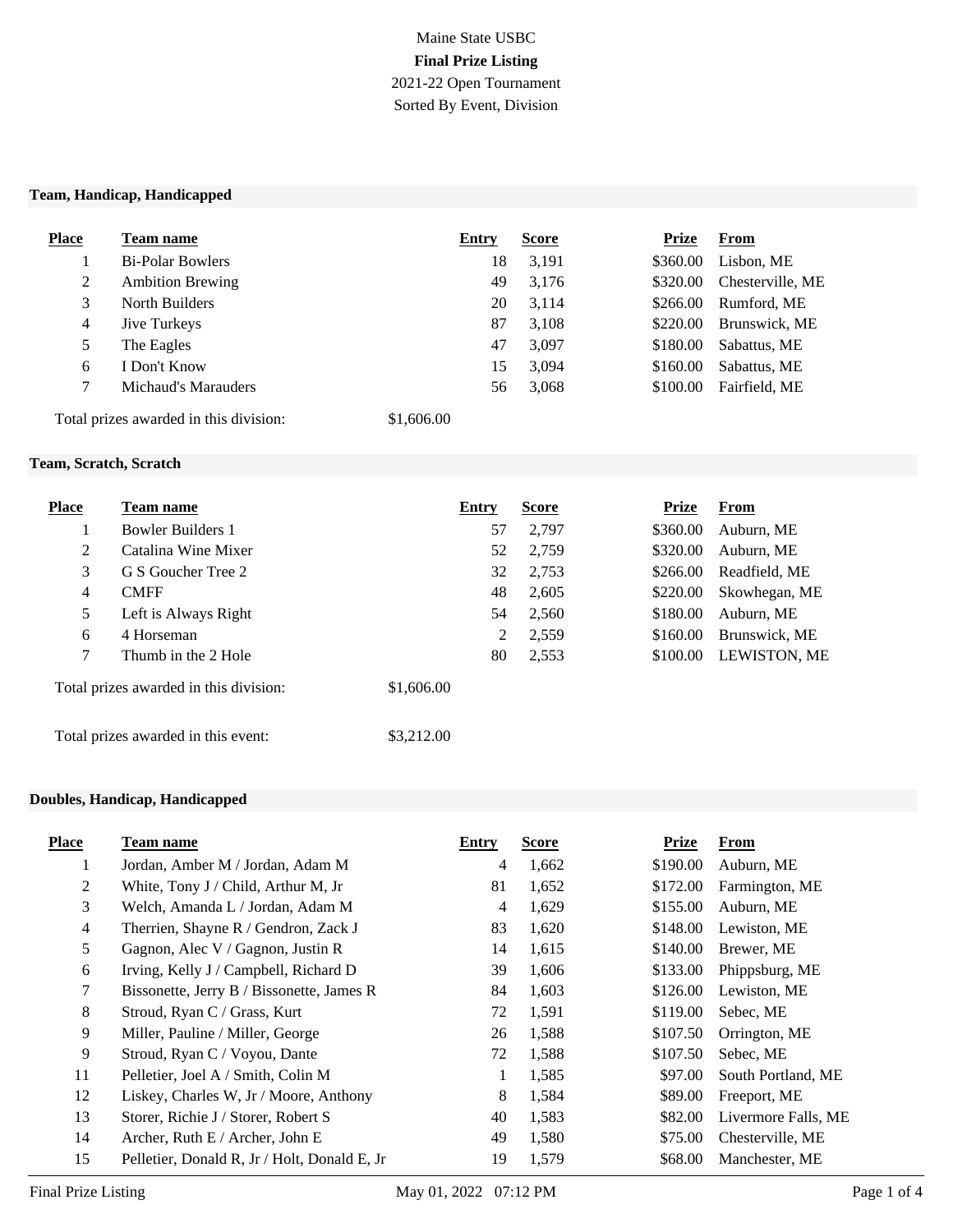| Maine State USBC           |  |
|----------------------------|--|
| <b>Final Prize Listing</b> |  |
|                            |  |

2021-22 Open Tournament Sorted By Event, Division

|    |                                        | $\sigma$   |          |                       |
|----|----------------------------------------|------------|----------|-----------------------|
| 16 | Sutter, Jacob / Green, Jenell          |            | 79 1.577 | \$60.00 Windham, ME   |
|    | Dougeneck, Kyle / Morrow, Simon J, IV  |            | 6 1.573  | \$48.00 Skowhegan, ME |
|    | Total prizes awarded in this division: | \$1,917.00 |          |                       |

# **Doubles, Scratch, Scratch**

| <b>Place</b>   | <b>Team name</b>                                 | <b>Entry</b> |    | <b>Score</b> | <b>Prize</b> | <b>From</b>   |
|----------------|--------------------------------------------------|--------------|----|--------------|--------------|---------------|
| 1              | Provencher, Philip N / Marcotte, Brandon R       |              | 59 | 1,472        | \$190.00     | Lewiston, ME  |
| 2              | Goulette, Christopher E / Clark, Jimmy C         |              | 76 | 1,461        | \$172.00     | Clinton, ME   |
| 3              | George, Christopher A / Goucher, Greg S          |              | 32 | 1,425        | \$155.00     | Readfield, ME |
| $\overline{4}$ | Boothby, Nathan E / George, Christopher A        |              | 25 | 1,421        | \$148.00     | Augusta, ME   |
| 5              | Gervais, Levi G / Goulding, James E, III         |              | 54 | 1,405        | \$140.00     | Auburn, ME    |
| 6              | Foster, David S, Jr / Rollins, Justin M          |              | 67 | 1,397        | \$133.00     | Sidney, ME    |
| 7              | Rollins, Justin M / Ramsdell, Joseph E, III      |              | 66 | 1,384        | \$126.00     | Sidney, ME    |
| 8              | Sorrells, Roger D / Driggers, Sean M             |              | 87 | 1,343        | \$119.00     | Brunswick, ME |
| 9              | Marcotte, Sarah M / Webb, Derek R                |              | 54 | 1,334        | \$111.00     | Auburn, ME    |
| 10             | Furrow, Josh M / George, Christopher A           |              | 24 | 1,329        | \$100.50     | Augusta, ME   |
| 10             | McCarthy, Edward A / Rollins, Justin M           |              | 68 | 1,329        | \$100.50     | Sidney, ME    |
| 12             | Donnell, Eddie C, Jr / Goucher, Greg S           |              | 34 | 1,328        | \$89.00      | Readfield, ME |
| 13             | Luce, Steven R / Looman, Joshua T                |              | 65 | 1,320        | \$82.00      | Union, ME     |
| 14             | Boothby, Timothy E / George, Christopher A       |              | 25 | 1,317        | \$75.00      | Augusta, ME   |
| 15             | Ramsdell, Joseph E, Jr / Ramsdell, Joseph E, III |              | 23 | 1,315        | \$68.00      | Canaan, ME    |
| 16             | Bowden, Wesley R / Oliver, Hurley J              |              | 70 | 1,310        | \$60.00      | Fairfield, ME |
| 17             | Boothby, Nathan E / Goucher, Greg S              |              | 34 | 1,304        | \$48.00      | Readfield, ME |
|                | Total prizes awarded in this division:           | \$1,917.00   |    |              |              |               |
|                | Total prizes awarded in this event:              | \$3,834.00   |    |              |              |               |

### **Singles, Handicap, Handicapped**

| <b>Place</b> | Team name            | Entry | <b>Score</b> | <b>Prize</b> | From                |
|--------------|----------------------|-------|--------------|--------------|---------------------|
| 1            | Grignon, Jeremy K    | 69    | 925          | \$105.00     | Chesterville, ME    |
| 2            | White, Tony J        | 82    | 901          | \$98.00      | Farmington, ME      |
| 3            | Storer, Richie J     | 40    | 891          | \$93.00      | Livermore Falls, ME |
| 4            | Juarbe, Josh         | 44    | 881          | \$88.00      | Turner, ME          |
| 5            | Link, David R        | 9     | 864          | \$85.00      | Clinton, ME         |
| 6            | Thomsen, Natalie E   | 18    | 861          | \$81.00      | Lisbon, ME          |
| 7            | Thurlow, Alex A      | 22    | 855          | \$76.00      | Canaan, ME          |
| $8\,$        | Grasse, Spenser R    | 27    | 853          | \$70.00      | Windsor, ME         |
| 9            | Jordan, Aaron (AJ) J | 9     | 849          | \$64.00      | Clinton, ME         |
| 10           | Pulsifer, Nicholas J | 3     | 839          | \$56.00      | Lisbon, ME          |
| 11           | White, Chris J       | 82    | 837          | \$50.00      | Farmington, ME      |
| 12           | York, Jennifer R     | 63    | 835          | \$46.00      | <b>AUBURN, ME</b>   |
| 13           | Tetreault, Arthur    | 72    | 830          | \$42.00      | Sebec, ME           |
| 14           | Miller, George       | 26    | 819          | \$39.00      | Orrington, ME       |
| 14           | Sutter, Richard A    | 58    | 819          | \$39.00      | Auburn, ME          |
| 16           | Rines, David A       | 74    | 818          | \$36.00      | Skowhegan, ME       |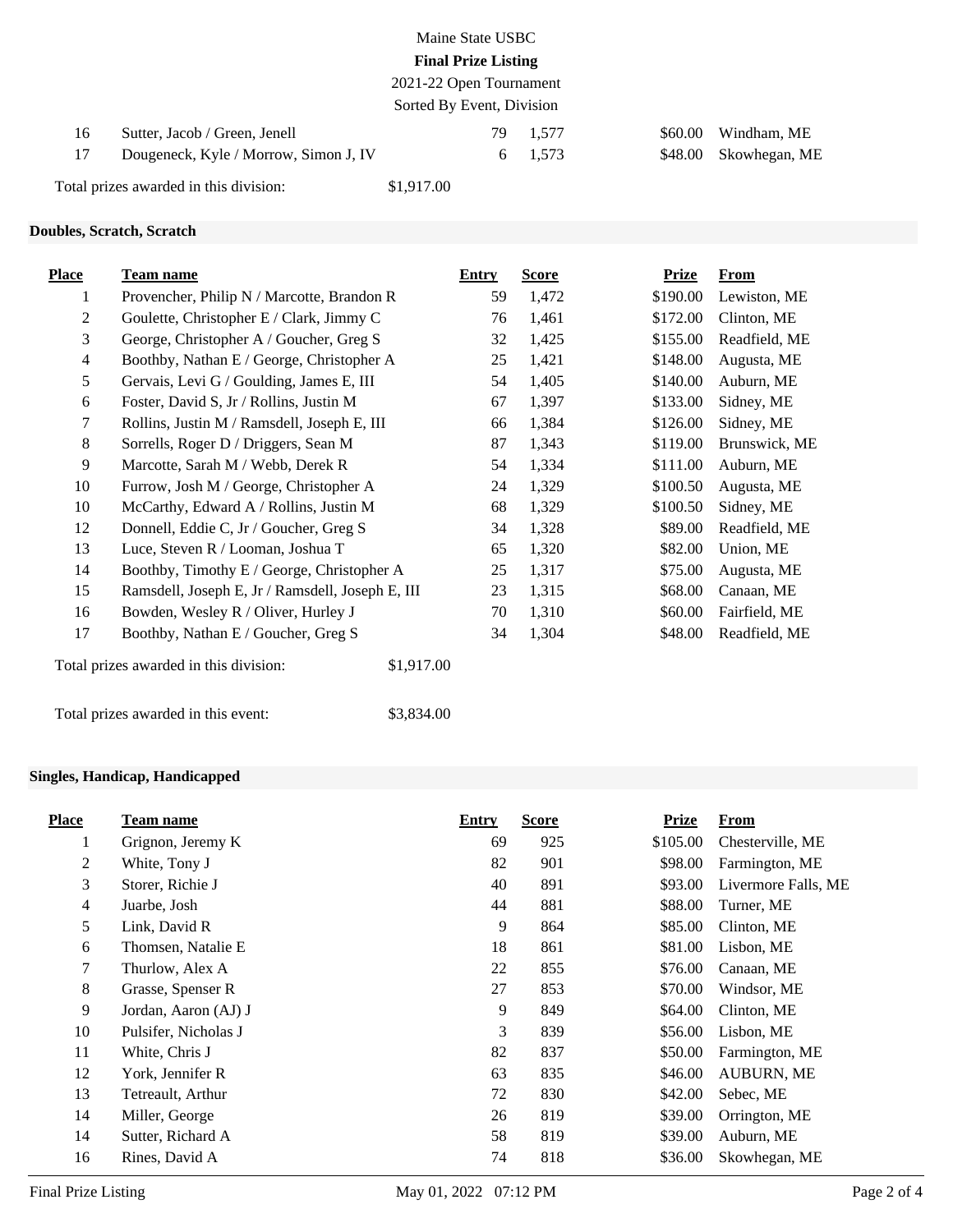# Maine State USBC **Final Prize Listing**

2021-22 Open Tournament

|    | Sorted By Event, Division              |            |     |         |                     |  |  |  |
|----|----------------------------------------|------------|-----|---------|---------------------|--|--|--|
| 17 | Drost, Paul W                          | 37         | 813 | \$36.00 | Mariaville, ME      |  |  |  |
| 18 | Burgess, Caleb T                       | 64         | 812 | \$32.00 | Auburn, ME          |  |  |  |
| 19 | Kensell, William R                     | 85         | 811 | \$32.00 | Chelsea, ME         |  |  |  |
| 20 | Marquis, Michael E                     | 40         | 798 | \$28.00 | Livermore Falls, ME |  |  |  |
| 20 | Ridley, Ronald C                       | 69         | 798 | \$28.00 | Chesterville, ME    |  |  |  |
| 22 | Ramsdell, Joseph E                     | 23         | 795 | \$24.00 | Canaan, ME          |  |  |  |
| 22 | Wade, Michael                          | 86         | 795 | \$24.00 | Springvale, ME      |  |  |  |
|    | Total prizes awarded in this division: | \$1,272.00 |     |         |                     |  |  |  |

## **Singles, Scratch, Scratch**

| <b>Place</b>     | Team name                              | <b>Entry</b> |                | <b>Score</b> | <b>Prize</b> | <b>From</b>    |
|------------------|----------------------------------------|--------------|----------------|--------------|--------------|----------------|
| 1                | Marcotte, Brandon R                    |              | 59             | 772          | \$105.00     | Lewiston, ME   |
| $\boldsymbol{2}$ | Goulette, Christopher E                |              | 76             | 771          | \$98.00      | Clinton, ME    |
| 3                | Gagnon, Justin R                       |              | 14             | 743          | \$93.00      | Brewer, ME     |
| $\overline{4}$   | Thibault, Parker J                     |              | 55             | 739          | \$88.00      | Poland, ME     |
| 5                | Jordan, Adam M                         |              | $\overline{4}$ | 729          | \$85.00      | Auburn, ME     |
| 6                | Sorrells, Roger D                      |              | 87             | 727          | \$81.00      | Brunswick, ME  |
| 7                | Filipiak, Tony                         |              | 61             | 726          | \$76.00      | Raymond, ME    |
| 8                | Donnell, Eddie C                       |              | 34             | 719          | \$70.00      | Readfield, ME  |
| 9                | Clark, Mallory                         |              | 58             | 706          | \$64.00      | Auburn, ME     |
| 10               | Thiboutot, Aaron J                     |              | $\overline{2}$ | 703          | \$56.00      | Brunswick, ME  |
| 11               | Ramsdell, Joseph E                     |              | 23             | 699          | \$50.00      | Canaan, ME     |
| 12               | Furrow, Nick J                         |              | 24             | 697          | \$46.00      | Augusta, ME    |
| 13               | Goulding, James E                      |              | 54             | 696          | \$42.00      | Auburn, ME     |
| 14               | Provencher, Philip N                   |              | 59             | 693          | \$39.00      | Lewiston, ME   |
| 14               | Marcos, Christopher L                  |              | 86             | 693          | \$39.00      | Springvale, ME |
| 16               | Washburn, Richard A                    |              | 83             | 691          | \$36.00      | Lewiston, ME   |
| 17               | Rolfe, Jonathan E                      |              | 30             | 689          | \$36.00      | Bath, ME       |
| 18               | MacFarlane, Shayne G                   |              | 80             | 687          | \$32.00      | LEWISTON, ME   |
| 19               | Bair, Dave                             |              | 61             | 685          | \$32.00      | Raymond, ME    |
| 20               | Plummer, Brandon G                     |              | 62             | 684          | \$28.00      | Buxton, ME     |
| 21               | York, Thomas J                         |              | 48             | 676          | \$28.00      | Skowhegan, ME  |
| 22               | Grasse, Richard E                      |              | 27             | 668          | \$24.00      | Windsor, ME    |
| 23               | Gervais, Levi G                        |              | 54             | 666          | \$24.00      | Auburn, ME     |
|                  | Total prizes awarded in this division: | \$1,272.00   |                |              |              |                |
|                  | Total prizes awarded in this event:    | \$2,544.00   |                |              |              |                |

#### **All Events, Handicap, Handicapped**

| <b>Place</b> | Team name            | Entry | <b>Score</b> | Prize    | From                |
|--------------|----------------------|-------|--------------|----------|---------------------|
|              | White, Tony J        | 82    | 2,549        | \$117.00 | Farmington, ME      |
| ∠            | Grignon, Jeremy K    | 69    | 2,525        | \$101.00 | Chesterville, ME    |
|              | Thomsen, Natalie E   | 18    | 2,514        | \$89.00  | Lisbon, ME          |
|              | Storer, Richie J     | 40    | 2.486        | \$78.00  | Livermore Falls, ME |
|              | Provencher, Philip N | 59    | 2,483        | \$67.00  | Lewiston, ME        |